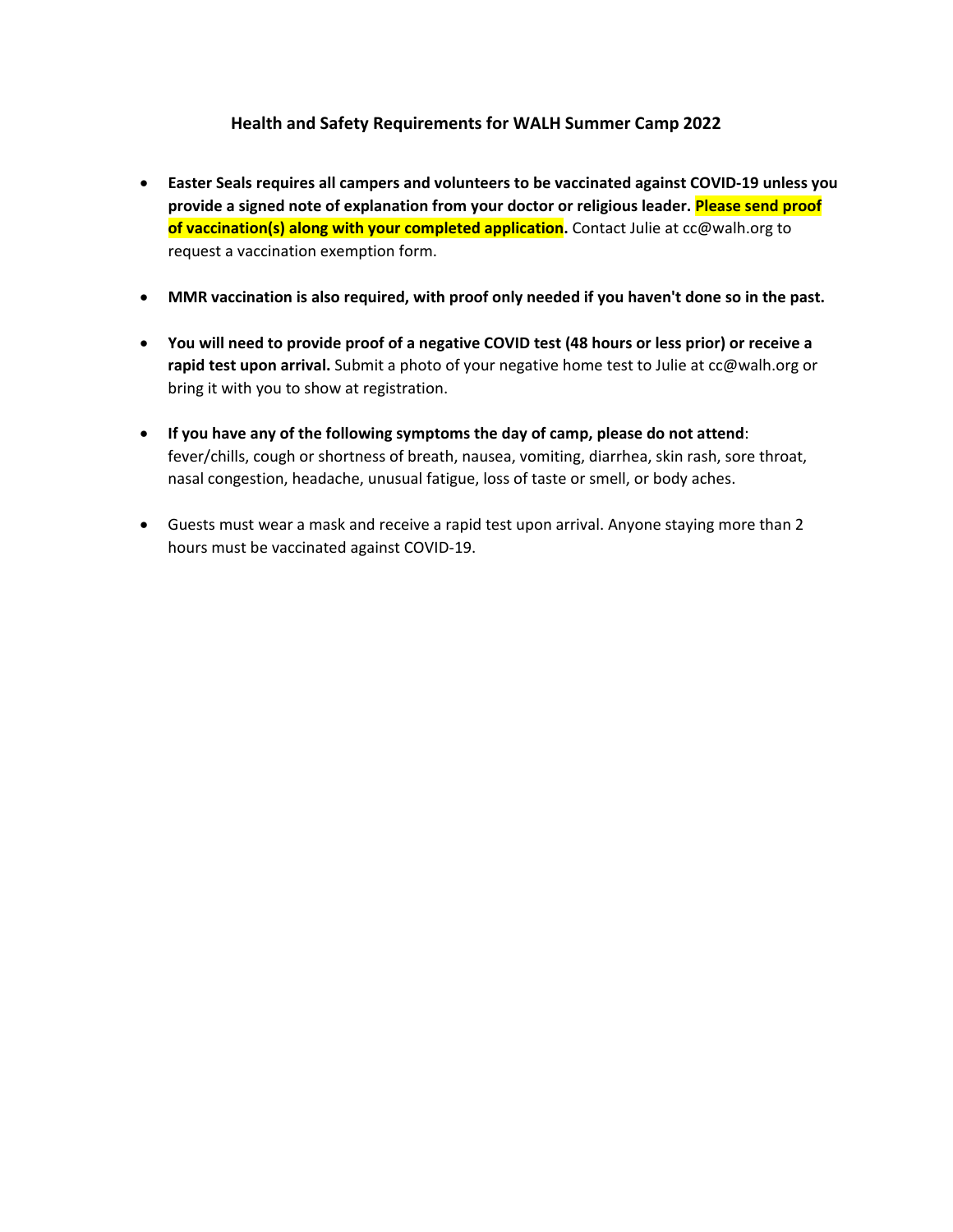# **"WITH A LITTLE HELP…", INC. 2022 SUMMER CAMP | VOLUNTEER APPLICATION SATURDAY, JULY 30 - FRIDAY, AUGUST 5, 2022 Application Deadline is June 21, 2022**

Please complete the requested information in each section carefully and completely. All information you provide on this application will remain strictly confidential, and is used by WALH's Camp Coordinator to alert appropriate camp staff and volunteers only when deemed necessary. Be sure the information provided in the application is correct and complete. Any false statement, omission of information, or misrepresentation of the facts called for on this application may be cause for denial of admission of camp. Volunteers must be 18 or older.

#### *Please follow submission instructionslocated on the last page once completed.*

| First Name, MI, Last Name:             |                                                                                                                                                   |                |                            |                        |                          |
|----------------------------------------|---------------------------------------------------------------------------------------------------------------------------------------------------|----------------|----------------------------|------------------------|--------------------------|
| <b>Current Address:</b>                |                                                                                                                                                   |                |                            |                        |                          |
|                                        |                                                                                                                                                   |                |                            |                        |                          |
|                                        | Phone Number (Landline, if applicable): _________________________________Cell Phone (if applicable): __________________________________           |                |                            |                        |                          |
| Birthdate: _____________               | ________________Age: _________________________Weight: ______________________Height: _____________________                                         |                |                            |                        |                          |
| Gender:<br>Male                        | Female                                                                                                                                            |                |                            |                        |                          |
| Email Address:                         | How do you wish to receive correspondence from WALH?                                                                                              |                | <b>US Postal</b><br>Email  | Both                   |                          |
|                                        | What information would you like included in the camp roster?                                                                                      |                | Email                      | Address<br>None        |                          |
| If no or maybe, please explain:        | Please check the position(s) you would be willing to hold at camp:<br>Will you be able to attend the full week of camp (Saturday through Friday)? |                | Volunteer Attendant<br>Yes | No                     | Nurse/Physician<br>Maybe |
|                                        | Is there a disabled adult you specifically would/would not like to assist?                                                                        |                |                            |                        |                          |
| before meeting?                        | Would you like us to provide your email address to your volunteer attendant prior to Summer Camp, in order to get acquainted<br>Yes<br>No         |                |                            |                        |                          |
|                                        | Do you know of anyone else who might also want to volunteer at camp?                                                                              |                | Yes                        | No                     |                          |
|                                        | If yes, please provide their name and phone number:                                                                                               |                |                            |                        |                          |
| <b>TRANSPORTATION</b>                  | Although we cannot guarantee transportation to/from camp, we will make every effort to assist you in arranging it.                                |                |                            |                        |                          |
| I need transportation.                 |                                                                                                                                                   | Yes            | No                         |                        |                          |
| I can provide a ride for someone else. |                                                                                                                                                   | Yes            | No                         | Maybe                  |                          |
| If yes, how many?                      |                                                                                                                                                   | In wheelchairs |                            | Ambulatory individuals |                          |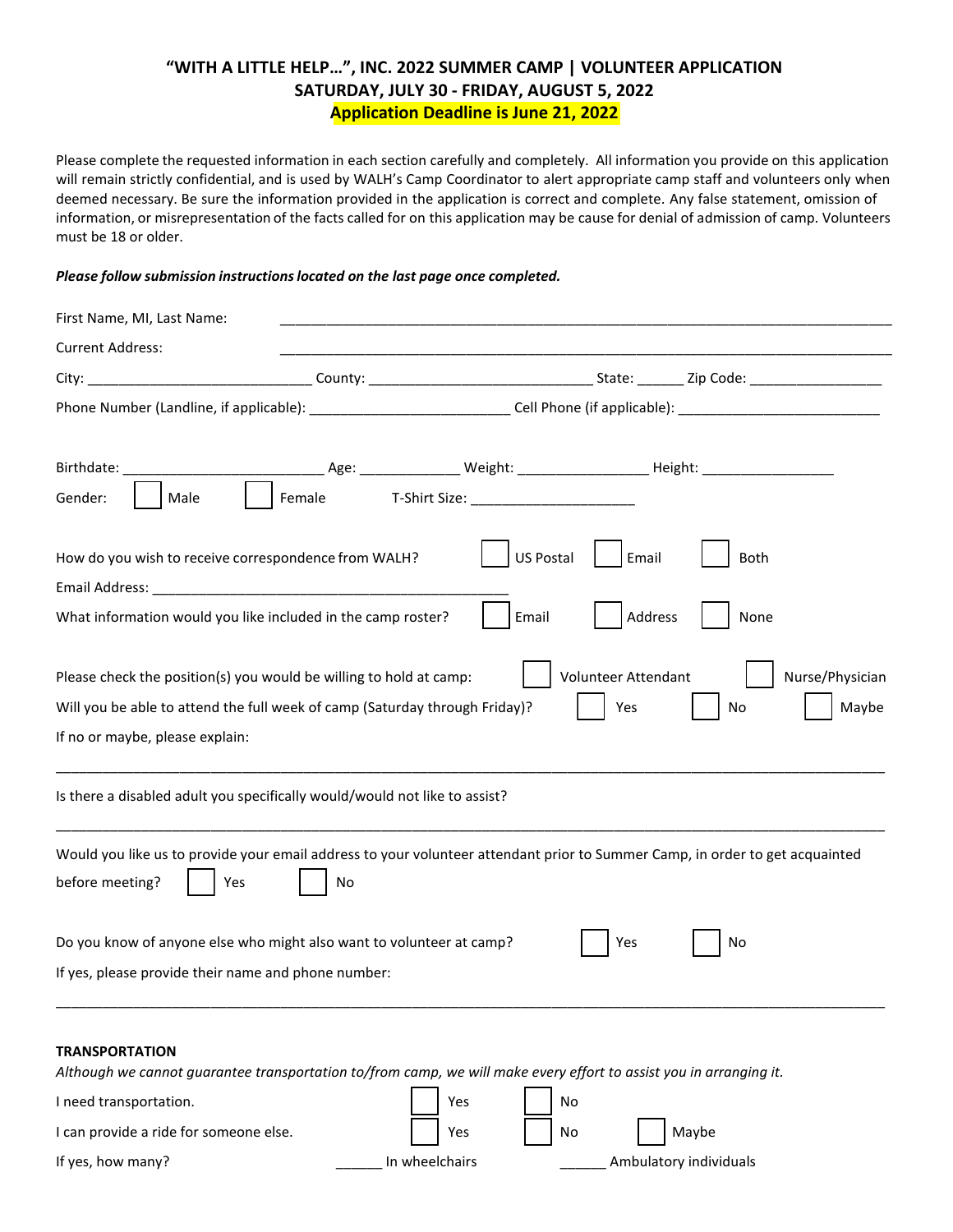| <b>APPLICANT NAME:</b> |  |
|------------------------|--|
|                        |  |

#### **EDUCATION**

Please list below your education background, including high school, all colleges, trade and military schools.

| School                  | Location (City, State) | Major | Graduated (yes/no) |
|-------------------------|------------------------|-------|--------------------|
|                         |                        |       |                    |
|                         |                        |       |                    |
| _______________________ |                        |       |                    |

### **EMPLOYMENT HISTORY**

Please list job history for the past five years in chronological order. You may also include work performed on a volunteer basis.

| Employer | Address & Phone # | Dates of Employment | Reason for Leaving |
|----------|-------------------|---------------------|--------------------|
|          |                   |                     |                    |
|          |                   |                     |                    |

#### **VOLUNTEER WORK**

Please describe your prior volunteer experience, with a particular emphasis on work that may be relevant to this application. (Include organization names and dates of service.)

\_\_\_\_\_\_\_\_\_\_\_\_\_\_\_\_\_\_\_\_\_\_\_\_\_\_\_\_\_\_\_\_\_\_\_\_\_\_\_\_\_\_\_\_\_\_\_\_\_\_\_\_\_\_\_\_\_\_\_\_\_\_\_\_\_\_\_\_\_\_\_\_\_\_\_\_\_\_\_\_\_\_\_\_\_\_\_\_\_\_\_\_\_\_\_\_\_\_\_\_\_\_\_\_\_\_\_\_ \_\_\_\_\_\_\_\_\_\_\_\_\_\_\_\_\_\_\_\_\_\_\_\_\_\_\_\_\_\_\_\_\_\_\_\_\_\_\_\_\_\_\_\_\_\_\_\_\_\_\_\_\_\_\_\_\_\_\_\_\_\_\_\_\_\_\_\_\_\_\_\_\_\_\_\_\_\_\_\_\_\_\_\_\_\_\_\_\_\_\_\_\_\_\_\_\_\_\_\_\_\_\_\_\_\_\_\_

#### **REFERENCES \*REQUIRED**

Please list two persons best qualified to comment on your related experience and/or educational background.

| vame |
|------|
|      |

Phone # Title/Relationship

List any special training/education you have had in assisting a person with a disability.

**\*Specialized training will be provided to safely care for individuals with disabilities. It is your responsibility to inform camp staff if you are uncomfortable with or unable to practice a specific task (lifting, medications, injections, etc.).**

\_\_\_\_\_\_\_\_\_\_\_\_\_\_\_\_\_\_\_\_\_\_\_\_\_\_\_\_\_\_\_\_\_\_\_\_\_\_\_\_\_\_\_\_\_\_\_\_\_\_\_\_\_\_\_\_\_\_\_\_\_\_\_\_\_\_\_\_\_\_\_\_\_\_\_\_\_\_\_\_\_\_\_\_\_\_\_\_\_\_\_\_\_\_\_\_\_\_\_\_\_\_\_\_\_\_\_\_

\_\_\_\_\_\_\_\_\_\_\_\_\_\_\_\_\_\_\_\_\_\_\_\_\_\_\_\_\_\_\_\_\_\_\_\_\_\_\_ \_\_\_\_\_\_\_\_\_\_\_\_\_\_\_\_\_\_\_\_\_\_\_\_\_ \_\_\_\_\_\_\_\_\_\_\_\_\_\_\_\_\_\_\_\_\_\_\_\_\_\_\_\_\_\_\_\_\_\_\_ \_\_\_\_\_\_\_\_\_\_\_\_\_\_\_\_\_\_\_\_\_\_\_\_\_\_\_\_\_\_\_\_\_\_\_\_\_\_\_ \_\_\_\_\_\_\_\_\_\_\_\_\_\_\_\_\_\_\_\_\_\_\_\_\_ \_\_\_\_\_\_\_\_\_\_\_\_\_\_\_\_\_\_\_\_\_\_\_\_\_\_\_\_\_\_\_\_\_\_\_

Are you aware of any physical or mental disabilities that may limit your performance as an attendant? If yes, please explain how we may accommodate you.

\_\_\_\_\_\_\_\_\_\_\_\_\_\_\_\_\_\_\_\_\_\_\_\_\_\_\_\_\_\_\_\_\_\_\_\_\_\_\_\_\_\_\_\_\_\_\_\_\_\_\_\_\_\_\_\_\_\_\_\_\_\_\_\_\_\_\_\_\_\_\_\_\_\_\_\_\_\_\_\_\_\_\_\_\_\_\_\_\_\_\_\_\_\_\_\_\_\_\_\_\_\_\_\_\_\_\_\_

\_\_\_\_\_\_\_\_\_\_\_\_\_\_\_\_\_\_\_\_\_\_\_\_\_\_\_\_\_\_\_\_\_\_\_\_\_\_\_\_\_\_\_\_\_\_\_\_\_\_\_\_\_\_\_\_\_\_\_\_\_\_\_\_\_\_\_\_\_\_\_\_\_\_\_\_\_\_\_\_\_\_\_\_\_\_\_\_\_\_\_\_\_\_\_\_\_\_\_\_\_\_\_\_\_\_\_\_

Please give us any other information about yourself that may be helpful to us in matching you up with a camper or suggestions you may have regarding WALH Summer Camp.

\_\_\_\_\_\_\_\_\_\_\_\_\_\_\_\_\_\_\_\_\_\_\_\_\_\_\_\_\_\_\_\_\_\_\_\_\_\_\_\_\_\_\_\_\_\_\_\_\_\_\_\_\_\_\_\_\_\_\_\_\_\_\_\_\_\_\_\_\_\_\_\_\_\_\_\_\_\_\_\_\_\_\_\_\_\_\_\_\_\_\_\_\_\_\_\_\_\_\_\_\_\_\_\_\_\_\_\_

\_\_\_\_\_\_\_\_\_\_\_\_\_\_\_\_\_\_\_\_\_\_\_\_\_\_\_\_\_\_\_\_\_\_\_\_\_\_\_\_\_\_\_\_\_\_\_\_\_\_\_\_\_\_\_\_\_\_\_\_\_\_\_\_\_\_\_\_\_\_\_\_\_\_\_\_\_\_\_\_\_\_\_\_\_\_\_\_\_\_\_\_\_\_\_\_\_\_\_\_\_\_\_\_\_\_\_\_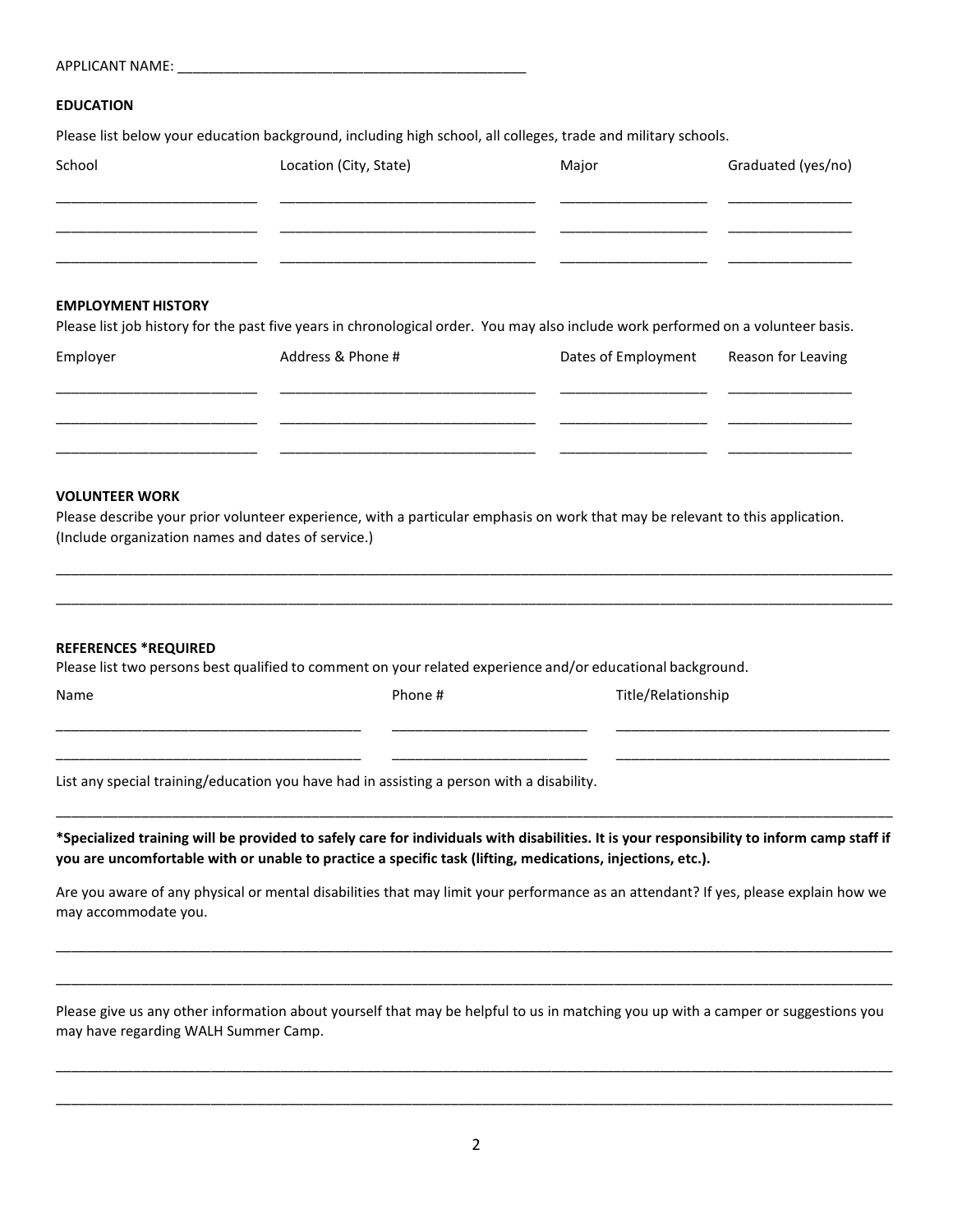| <b>APPLICANT NAME:</b> |  |
|------------------------|--|
|                        |  |

## **VOLUNTEER HEALTH INFORMATION**

Please complete the information below to the best of your ability. Information on your medical history and medications should be provided in the event of a medical emergency while you are at "With A Little Help…", Inc. Camp.

| <b>HEALTH INSURANCE</b><br>Do you have health insurance?<br>Yes                        | No            |                  |     |    |
|----------------------------------------------------------------------------------------|---------------|------------------|-----|----|
| If yes, please include name of insurance carrier(s) and policy number(s):              |               |                  |     |    |
| Do you have a history of medical problems (seizures, pneumonia, diabetes, etc.)?       |               |                  | Yes | No |
|                                                                                        |               |                  |     |    |
| Do have any drug/food or other allergies?                                              | Yes           | No               |     |    |
|                                                                                        |               |                  |     |    |
| Are you taking prescription medication?                                                | Yes           | No               |     |    |
| If yes, please list (please provide an additional sheet if more space is needed):      |               |                  |     |    |
| <b>Medication</b>                                                                      | <b>Dosage</b> | <b>Frequency</b> |     |    |
|                                                                                        |               |                  |     |    |
|                                                                                        |               |                  |     |    |
|                                                                                        |               |                  |     |    |
| <u> 1989 - Johann John Stein, markin amerikan bizi da</u>                              |               |                  |     |    |
| List childhood diseases you have $NOT$ had (include chicken noy, measles, mumns, ats); |               |                  |     |    |

List childhood diseases you have NOT had (include chicken pox, measles, mumps, etc.):

|                                       |     | <b>IMMUNIZATIONS</b> |                 |
|---------------------------------------|-----|----------------------|-----------------|
| Polio (OVP):                          | Yes | No                   |                 |
| Hepatitis B (HPV):                    | Yes | No                   |                 |
| <b>Pneumococcal:</b>                  | Yes | No                   |                 |
| Diphtheria, Tetanus, Pertussis (DTP): | Yes | No                   | Year Received:  |
| Measles, Mumps, Rubella (MMR):        | Yes | No                   | Dates Received: |
| *MMR required to attend               |     |                      |                 |

\_\_\_\_\_\_\_\_\_\_\_\_\_\_\_\_\_\_\_\_\_\_\_\_\_\_\_\_\_\_\_\_\_\_\_\_\_\_\_\_\_\_\_\_\_\_\_\_\_\_\_\_\_\_\_\_\_\_\_\_\_\_\_\_\_\_\_\_\_\_\_\_\_\_\_\_\_\_\_\_\_\_\_\_\_\_\_\_\_\_\_\_\_\_\_\_\_\_\_\_\_\_\_\_\_\_\_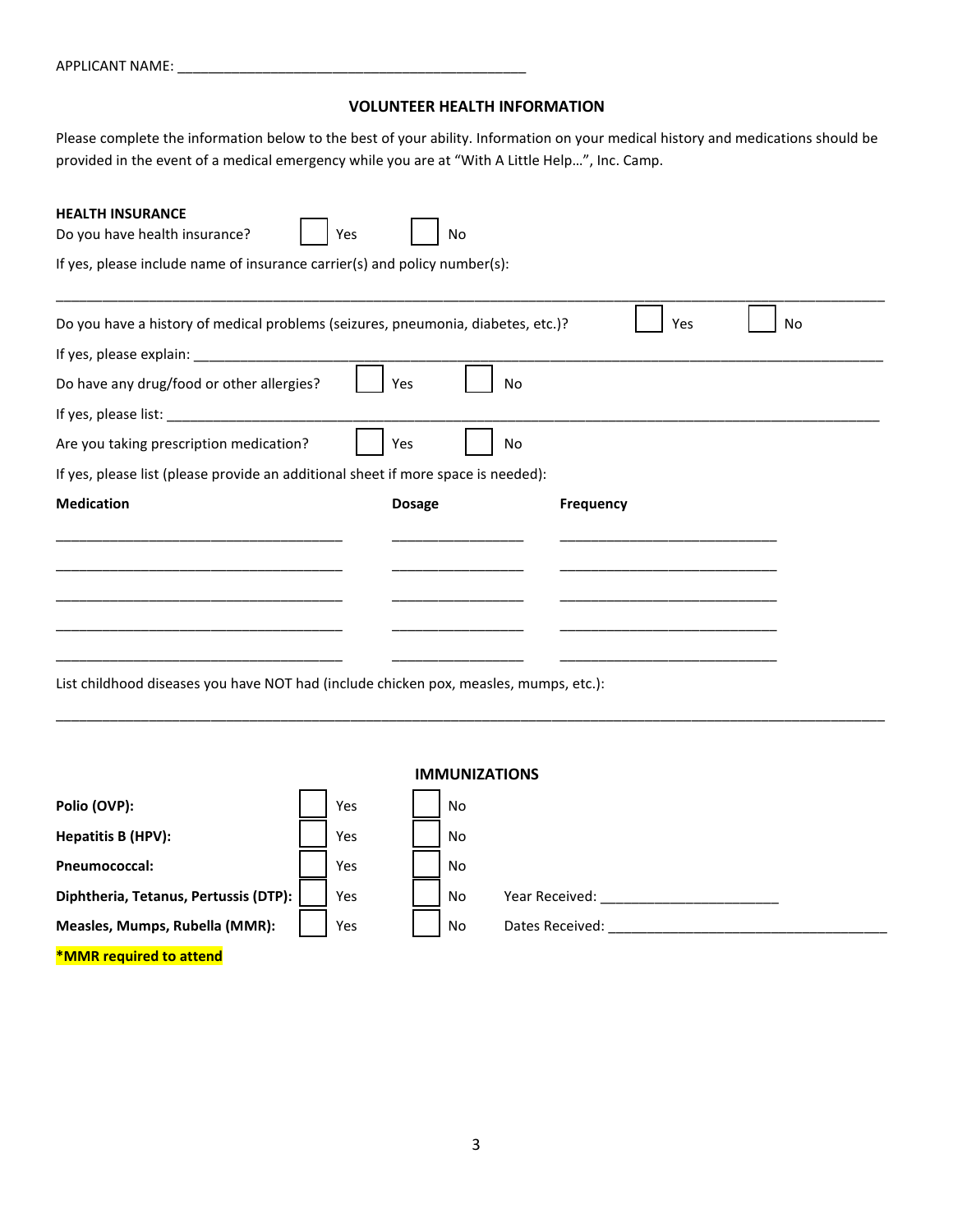| <b>APPLICANT NAME:</b> |  |
|------------------------|--|
|                        |  |

#### **PERSON(S) TO CONTACT IN THE EVENT OF ANY EMERGENCY**

### **Primary Contact:**

| <b>Secondary Contact:</b>                             |                                                                                                                                        |           |
|-------------------------------------------------------|----------------------------------------------------------------------------------------------------------------------------------------|-----------|
|                                                       |                                                                                                                                        |           |
|                                                       |                                                                                                                                        |           |
|                                                       |                                                                                                                                        |           |
| <b>Primary Physician:</b>                             |                                                                                                                                        |           |
|                                                       |                                                                                                                                        |           |
|                                                       |                                                                                                                                        |           |
| <b>CRIMINAL BACKGROUND CHECKS</b>                     |                                                                                                                                        |           |
| Have you ever been convicted of a crime?              | <b>No</b><br>Yes                                                                                                                       |           |
|                                                       | If yes, please explain the nature of the crime(s) and the date of the conviction and disposition. Please note that a "Yes" response to |           |
|                                                       |                                                                                                                                        |           |
| Do you have any charges that are pending against you? | Yes<br>No                                                                                                                              |           |
|                                                       | If yes, please explain. Please note that a "Yes" response to this question will not necessarily disqualify a volunteer:                |           |
|                                                       |                                                                                                                                        |           |
|                                                       | Do you consent to and authorize WALH to conduct a criminal background investigation?                                                   | Yes<br>No |
|                                                       |                                                                                                                                        |           |
|                                                       |                                                                                                                                        |           |
|                                                       |                                                                                                                                        |           |
|                                                       | Other than by marriage, has your first or last name changed? If so, please list all previous names:                                    |           |
|                                                       |                                                                                                                                        |           |

# **CODE OF CONDUCT**

The mission of "With A Little Help…", Inc. is to provide our participants with a safe and enjoyable experience while attending either our summer or weekend camp. It is our hope that the application and interview process will answer any of your questions as well as help camp staff determine who you are best suited to be paired with. With that in mind there are also certain expectations we have of both adult campers and volunteers.

- I will not compromise the health and safety of program participants;
- I will represent WALH programs with dignity and pride by being a positive role model;
- I will participate in the required orientation and use the recommended policies and procedures;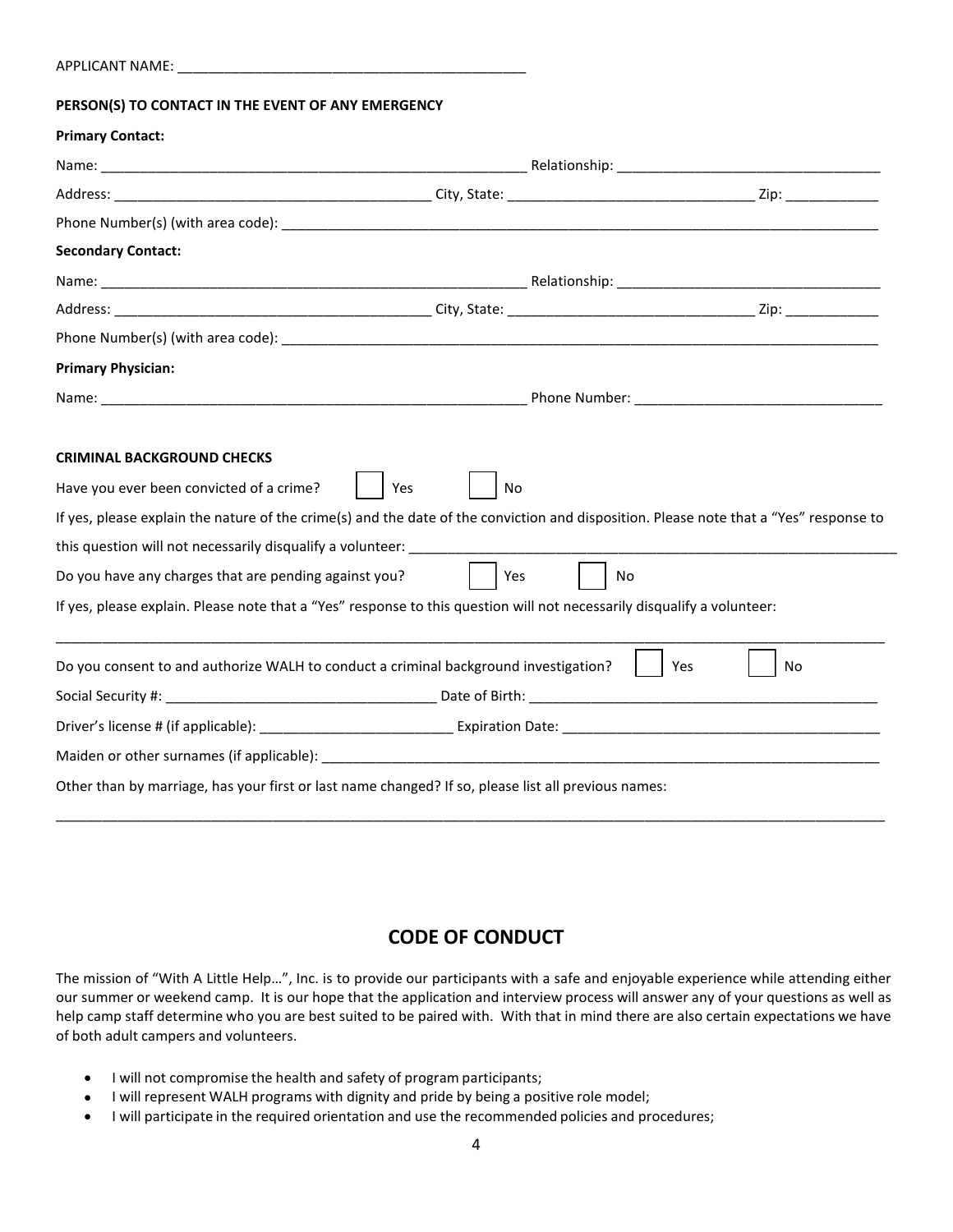- I will preserve the confidentiality of information about program participants;
- I will behave in a morally upstanding way. Obscene, pornographic or lewd materials are not allowed. Any sexual activity at camp is strictly forbidden. I will maintain a respectful and professional relationship with everyone encountered through WALH activities;
- I will have respect for others, privacy and their personal property. Everyone is urged not to bring valued clothing, accessories, computer or camera equipment to camp. WALH is not responsible for loss or damage to personal property. I will not enter sleeping areas other than that for which I was assigned without the permission of those campers and/or volunteers that are occupying the space;
- I understand that harassment, including but not limited to verbal, sexual, racial, religious or that based on physical appearance or ability will not be tolerated;
- I understand that there is a responsibility of mutual respect between camper and volunteer in regard to daily schedules;
- For volunteers my first responsibility will be that of my adult camper. While we want you to have a good experience, the needs of your camper must come first. If you feel you need some time to yourself, communicate that with your cabin leader or the camp coordinator;
- Once at camp I will not leave without the permission of either the Camp Coordinator, President or their designee. Our insurance policy does not cover any person or persons leaving camp without permission;
- Easter Seals Camp rules should be adhered to. Respect their property and avoid secured areas. All areas of camp should be kept clean. Upon departure it is my responsibility to make sure that my area is left in the manner it was found;
- Absolutely NO alcohol, illegal drugs, weapons, or explosives (including fireworks) will be tolerated at camp. Your first offense will result in immediate dismissal from camp and a one year suspension. Your second offense will result in immediate and permanent suspension from attending WALH camps. Forbidden item(s) will be confiscated prior to dismissal. WALH coordinatorsreserve the right to contact local authorities of any illegal activity;
- I will not share my prescription drugs with any individuals while attending WALH camp, I further will not take any prescriptions drugs that have not been prescribed for me by my physician;
- Most importantly have FUN! Whether you're a camper or volunteer use this experience to meet new friends, get involved in activities and go home with the realization that you made a difference in the lives of others.

While we hope your relationship with us will be a continued and rewarding one, we reserve the right to terminate this relationship at any time for any reason.

Please also know the important role that both long time adult campers and volunteers play at camp. Along with your cabin leader use them as a resource. Respect them for their experience and use the opportunity to learn from them.

# **CONSENT FORM**

I certify that all of the information that I have provided in this Application is true and accurate. I understand that the withholding of any information sought by the Application including consent to perform a background check, or the giving of false information may result in my disqualification from attending "With A Little Help…", Inc. Camp further referred to as WALH. **Please read and sign the consent on the following page.** This form must be filled out and accompany camp application and signed by each participant (or his/her guardian) or they will not be allowed to participate or use the facilities or equipment.

The health history contained in this application is correct so far as I know and the person herein described has permission to engage in all camp activities. I certify to the best of my knowledge I do not have any contagious or communicable disease or condition. I also understand that WALH and the camp are not responsible for illness due to previous injuries, health conditions or illness incidental to attending camp.

If there should be a medical emergency while at the WALH Camp or going to and from camp, I authorize treatment by the WALH Camp volunteer medical staff or referred by such staff to emergency medical personnel, nurses and/or physicians. The WALH Camp volunteer medical staff is able to evaluate and treat most minor illnesses and injuries as well as stabilize any serious medical conditions. I also authorize routine treatment by the WALH Camp volunteer medical staff during my stay at camp. I authorize the WALH Camp volunteer camp coordinators and volunteer medical staff to select and designate emergency medical personnel, nurses and physicians to furnish emergency medical and/or surgical care should it be necessary and to arrange transportation and admittance to a hospital in case of emergency. I further absolve WALH, the camp, and camp volunteers and participants from any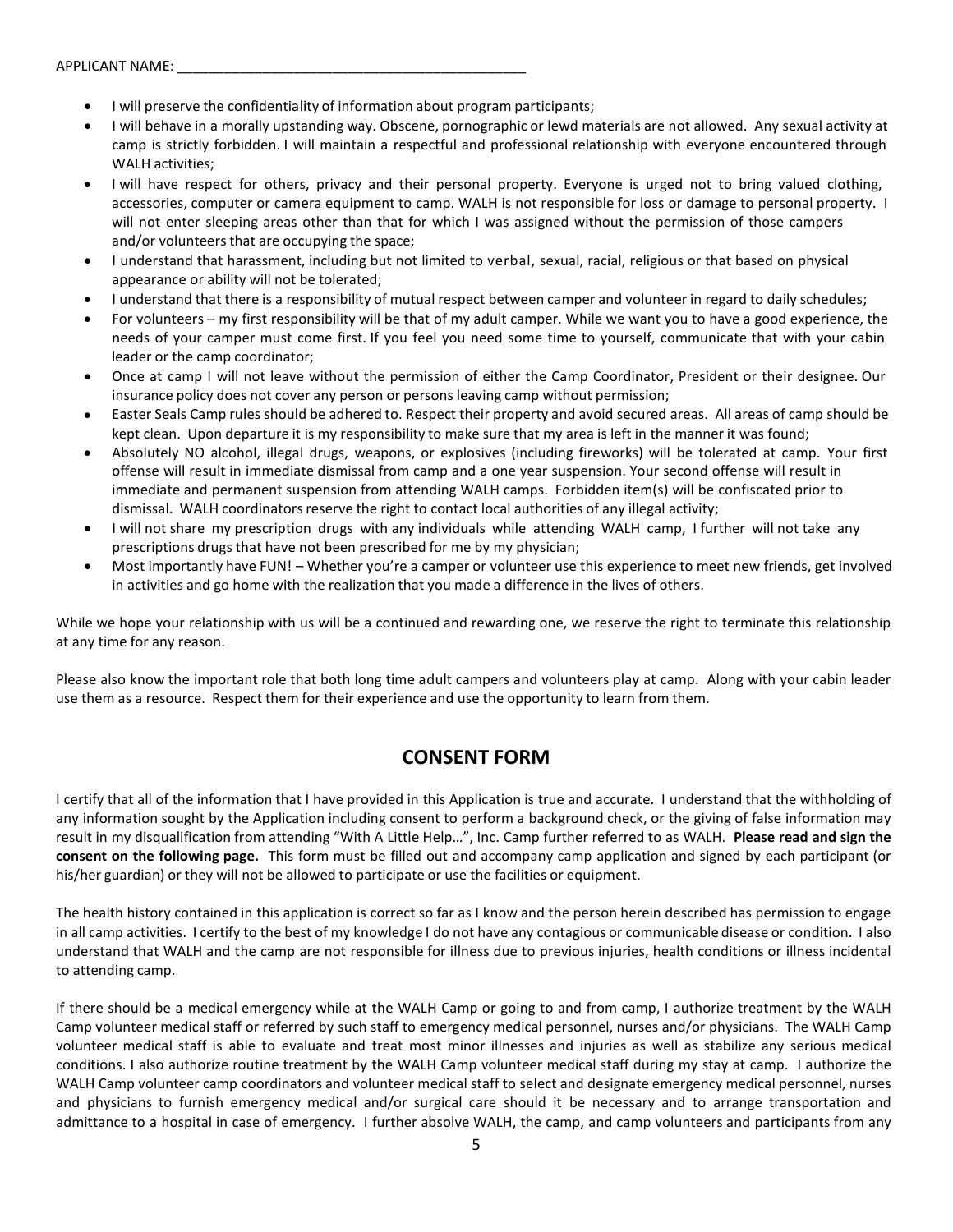and all liability for their reasonable acts done in good faith. In an emergency and if time allows reasonable efforts will be made to notify your primary care physician or personal contact.

I am responsible for dispensation of my own medications unless noted in the Health Information section included in this application that I am unable to do so. In which case, volunteer medical staff will assist. Upon arrival at WALH camp I must provide the volunteer medical staff with a current, comprehensive listing of all medication(s), including dosage(s) and frequency of each.

I release and waive any claim or cause of action which may occur against WALH in transit to and from Camp, or during any activity approved by and of said person, and I agree to assume any claim which I might have against any said persons for injury as herein stated.

I consent to WALH using any audio-visual programs, using photographs, or public relations referenced to myself. These may be used for any purpose WALH reasonably deem appropriate. I also consent to have my name, address, email address and telephone number included in the WALH camp roster.

I agree to follow the established Code of Conduct.

In accordance with the Health Information Privacy Act (HIPA), WALH Camp's legal duty will respect the rules around the privacy of medical/health information for the camper or staff and how we protect the privacy of one's medical/health records that we receive and provide. WALH Camp gathers two types of information for our campers and staff. The first is personal identification (name, address, phone number, etc.) and the second is medical information such as medications, medical treatment and medical history. WALH will share personal and medical data only with those people directly involved in their medical care.

### **RELEASE, INDEMNIFICATION AND HOLD HARMLESS AGREEMENT**

In consideration of participating in sports camp activities, Corvette rides, and for other good and valuable consideration, I hereby agree to release and discharge from liability arising from negligence "With A Little Help…", Inc. and its owners, directors, officers, employees, agents, volunteers, participants, and all other persons or entities acting for them (hereinafter collectively referred to as "Releasees"), on behalf of myself and my children, parents, heirs, assigns, personal representative and estate, and also agree as follows:

- 1. I acknowledge that participating in sports camp activities involves known and unanticipated risks which could result in physical or emotional injury, paralysis or permanent disability, death, and property damage. Risks include, but are not limited to, broken bones, torn ligaments or other injuries as a result of falls or contact with other participants; death as a result of drowning or brain damage caused by near drowning in pools or other bodies of water; medical conditions resulting from physical activity; and damaged clothing or other property. I understand such risks simply cannot be eliminated, despite the use of safety equipment, without jeopardizing the essential qualities of the activity.
- 2. I expressly accept and assume all of the risks inherent in this activity or that might have been caused by the negligence of the Releasees. My participation in this activity is purely voluntary and I elect to participate despite the risks. In addition, if at any time I believe that event conditions are unsafe or that I am unable to participate due to physical or medical conditions, then I will immediately discontinue participation.
- 3. I hereby voluntarily release, forever discharge, and agree to indemnify and hold harmless Releasees from any and all claims, demands, or causes of action which are in any way connected with my participation in this activity, or my use of their equipment or facilities, arising from negligence. This release does not apply to claims arising from intentional conduct. Should Releasees or anyone acting on their behalf be required to incur attorney's fees and costs to enforce this agreement, I agree to indemnify and hold them harmless for all such fees and costs.
- 4. I represent that I have adequate insurance to cover any injury or damage I may suffer or cause while participating in this activity, or else I agree to bear the costs of such injury or damage myself. I further represent that I have no medical or physical condition which could interfere with my safety in this activity, or else I am willing to assume – and bear the costs of – all risks that may be created, directly or indirectly, by any such condition.
- 5. In the event that I file a lawsuit, I agree to do so solely in the state where Releasees' facility is located and I further agree that the substantive law of that state shall apply.
- 6. I agree that if any portion of this agreement is found to be void or unenforceable, the remaining portions shall remain in full force and effect.